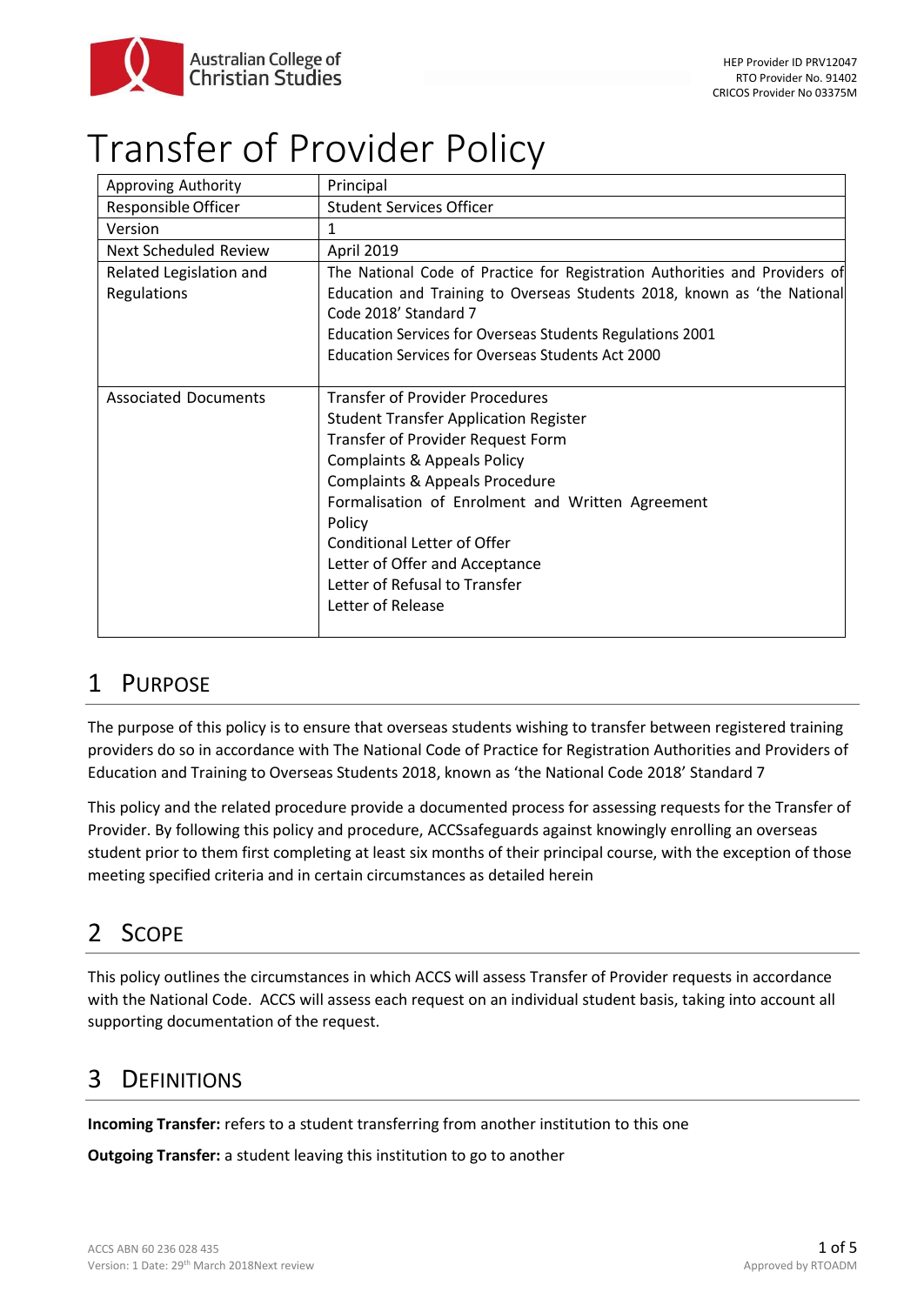

## POLICY STATEMENT

#### 4.1 INCOMING STUDENT TRANSFER

- 4.1.1 If the student has completed more than six months of their principal course of study, the application process proceeds as for all overseas students.
- 4.1.2 Where a student has NOT completed six months of their principal course of study, they are informed that they need to provide a letter of release to support of their application.
- 4.1.3 To support the application they can be provided with a Conditional Letter of Offer which clearly states that an offer of a place is subject to the condition that they acquire a letter of release.
- 4.1.4 If no satisfactory letter of release is obtained from, the application process is discontinued and the student informed that they are unable to transfer at this time. The student is to be informed that they may reactivate their application when the 6 month period has passed.
- 4.1.5 The Student Transfer Application Register is to be updated with details of the student, transfer application and outcome.
- 4.1.6 In event that the student cannot continue with their course of study due to the original course or institution ceasing to be registered, or because of sanctions placed on the original institution by the regulators, no letter of release is required. Evidence of this occurrence would need to be placed in the student file. (7.1.1)
- 4.2 ACCS, as the receiving registered provider must not knowingly enrol any student wishing to transfer from another registered provider's course prior to the student completing six months of his or her principal course of study except where:
	- a) the releasing registered provider has agreed to the overseas student's release and recorded the date of effect and reason for release in PRISMS,(7.1.3)
	- b) the original registered provider has ceased to be registered or the course in which the student is enrolled has ceased to be registered,(7.1.1)
	- c) the original registered provider has provided a written letter of release,
	- d) the original registered provider has had a sanction imposed on its registration by the ASQA as the ESOS Agent, that prevents the student from continuing studies, or  $(7.1.2)$
	- e) any government sponsor of the student considers the change to be in the student's best interest and has provided written support for that change. $(7.1.4)$

#### 4.3 OUTGOING STUDENT TRANSFER

- 4.3.1 Students wishing to transfer to another provider must first complete a Transfer of Provider Request Form, along with any supporting documentation.
- 4.3.2 All requests will be assessed individually, taking into account the circumstances of the student and if the transfer will be in the best interest of the student.
- 4.3.3 All requests will be processed within 10 working days from the date of submission, with a Letter of Release or Letter of Refusal being provided.
- 4.3.4 Notwithstanding the outcome, the student has 20 days to access ACCS's Complaint and Appeals process.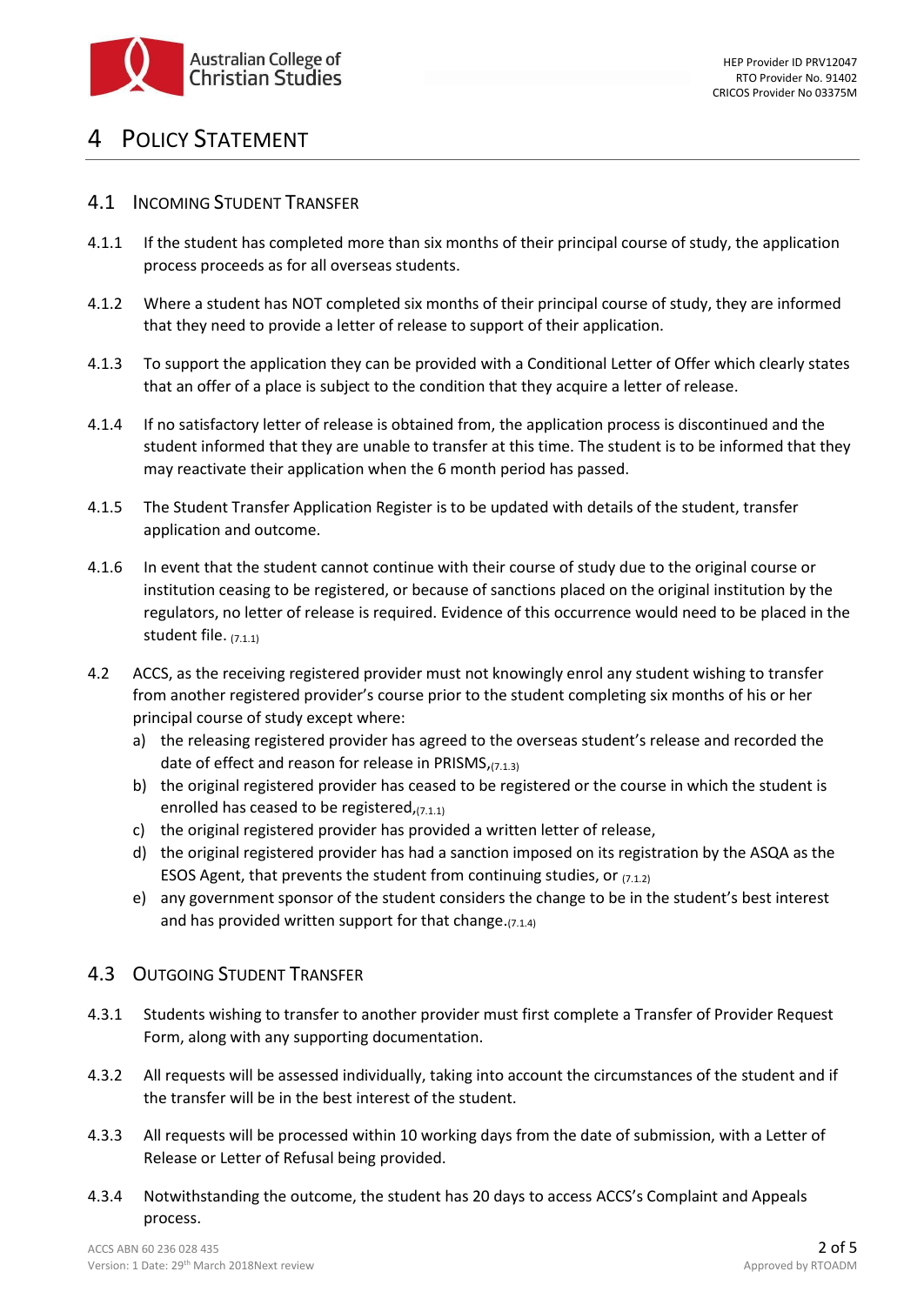

- 4.3.5 All documentation (requests, considerations, decisions and copies of letters of release) should be placed on student's file.
- 4.3.6 The details of the application to transfer, including the outcome of the application, shall be entered into the Student Transfer Application Register
- 4.3.7 The approval of transfer of a student to another institution does not indicate the agreement to provide any refund. Refunds are governed by the refund policy independent of this policy.
- 4.4 CIRCUMSTANCES IN WHICH A TRANSFER OF PROVIDER REQUEST WILL BE GRANTED
- 4.4.1 ACCS will consider a Transfer of Provider Request and grant a Letter of Release under the following circumstances:
	- a) Compassionate or compelling circumstances,(7.2.2.2)
	- b) The provider and the course better meets the student's academic capabilities and requirements
	- c) ACCS has ceased to be registered or the course in which the student is enrolled has been cancelled or ceased to be registered, or the course is not delivered as outlined in the written agreement by fault of ACCS as the provider  $(7.2.2.3)$
	- d) there is evidence that the overseas student's reasonable expectations about their current course are not being met (7.2.2.4)
	- e) there is evidence that the overseas student was misled by the registered provider or an education or migration agent regarding the registered provider or its course and the course is therefore unsuitable to their needs and/or study objectives (7.2.2.5)
	- f) an appeal (internal or external) on another matter results in a decision or recommendation to release the overseas student $_{(7.2.2.6)}$
	- g) ACCS has had a sanction imposed on its registration by the Australian Government or state or territory government that prevents the student from continuing his or her principal course, or
	- h) Any government sponsor of the student considers the change to be in the student's best interest and has provided written support for that change  $(7.1.4)$
	- i) Exceptional circumstances (documentation required to support circumstances and a letter of offer from another provider is required.) $(7.2.2.2)$
	- j) Special circumstances in which the ACCS may consent to the transfer request because transfer is in a student's best interests, including but not limited to our having assessed that:  $(7.2.2)$ 
		- even after engaging with our intervention strategy to assist the overseas student in accordance with Standard 8 (refer to Overseas Student Intervention Strategy Policy) the student will be reported because they are not able to achieve satisfactory course progress at the level they are studying $(7.2.2.1)$
		- a reasonable timeframe for assessing and replying to the overseas student's transfer request having regard to the restriction period $_{(7.2.4)}$
- 4.4.2 In addition to the above, the National Code states, that ACCS must grant a Letter of Release only where the student has: $(7.2.2)$ 
	- a) provided a letter from another registered provider confirming that a valid enrolment offer has been made, and  $(7.2.1)$
	- b) where the student is under  $18$ ;  $(7.3.1)$
	- c) The registered provider has written confirmation that the student's parent or legal guardian supports the transfer, and  $(7.3.1)$
	- d) Where the student is not being cared for in Australia by a parent or suitable nominated relative, the valid enrolment offer also confirms that the registered provider will accept that responsibility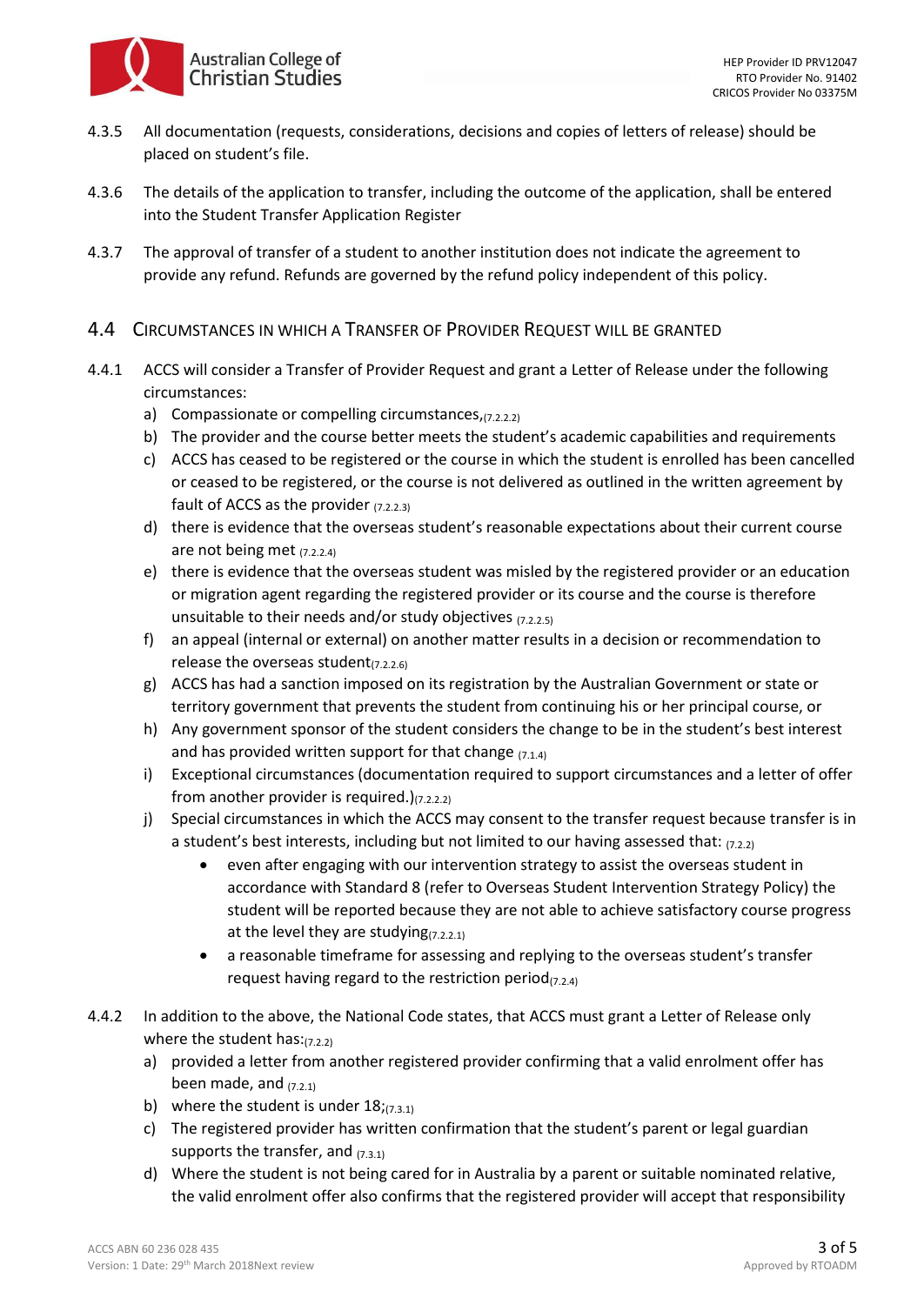Australian College of **Christian Studies** 

> for approving the student's accommodation, support and general welfare arrangements as per Standard 5 (Younger students). (7.3.2)

- 4.4.3 If a Letter of Release is granted, then this will be issued at NO cost to the student.  $(7.4)$
- 4.4.4 Students should also be informed that they are to contact Australian Department of Home Affairsto seek advice on whether a new Student VISA is required.  $(7.5)$
- 4.5 CIRCUMSTANCES IN WHICH A TRANSFER OF PROVIDER REQUEST WILL NOT BE GRANTED
- 4.5.1 ACCS will not grant a Letter of Release under the following circumstances: (7.2.3)
	- a) The request is within six months of commencement of the principal program with ACCS
	- b) The student does not have a valid Letter of Offer from the receiving provider,
	- c) The student has Financial difficulties or Outstanding Payments for ACCS services
	- d) The student is under 18 and there is no written authority from the Parent or Legal Guardian  $(7.3.1)$
	- e) Where ACCS does not agree that the transfer is in the students best interest or academic capabilities
	- f) The new course provider is not a CRICOS provider
- 4.5.2 In the instance of a refusal of transfer ACCS will issue a Letter of Refusal to Transfer to the student, stating the reason or reasons for refusal and inform the student of their right to appeal this decision. ACCS Will provide the student with access to the appeals and complaints process in accordance with Standard 10 (see Complaints and Appeals Policy and Procedures), within 20 working days.(7.5.2)

#### 4.6 FINALISING OUTGOING STUDENT TRANSFER REQUESTS

- 4.6.1 The registered provider must not finalise the student's refusal status in PRISMS until the appeal finds in favour of the registered provider, or the overseas student has chosen not to access the complaints and appeals processes within the20working day period, or the overseas student withdraws from the process. (7.6)
- 4.6.2 The registered provider must maintain records of all requests from overseas students for a release and the assessment of, and decision regarding, the request for two years after the overseas student ceases to be an accepted student.  $(7.7)$

### 5 RESPONSIBILITIES

| <b>Role within RTO</b> | <b>Area of responsibility</b> |
|------------------------|-------------------------------|
| Principal              | <b>Approval Authority</b>     |
| Coordinator            | Development/Review            |
| Coordinator            | Monitoring and Evaluation     |
| Coordinator            | Compliance                    |
|                        | Implementation                |

5.1 It is the responsibility of Student Services to receive and process requests for transfer. Requests for transfer may only be granted with the approval of Principal.